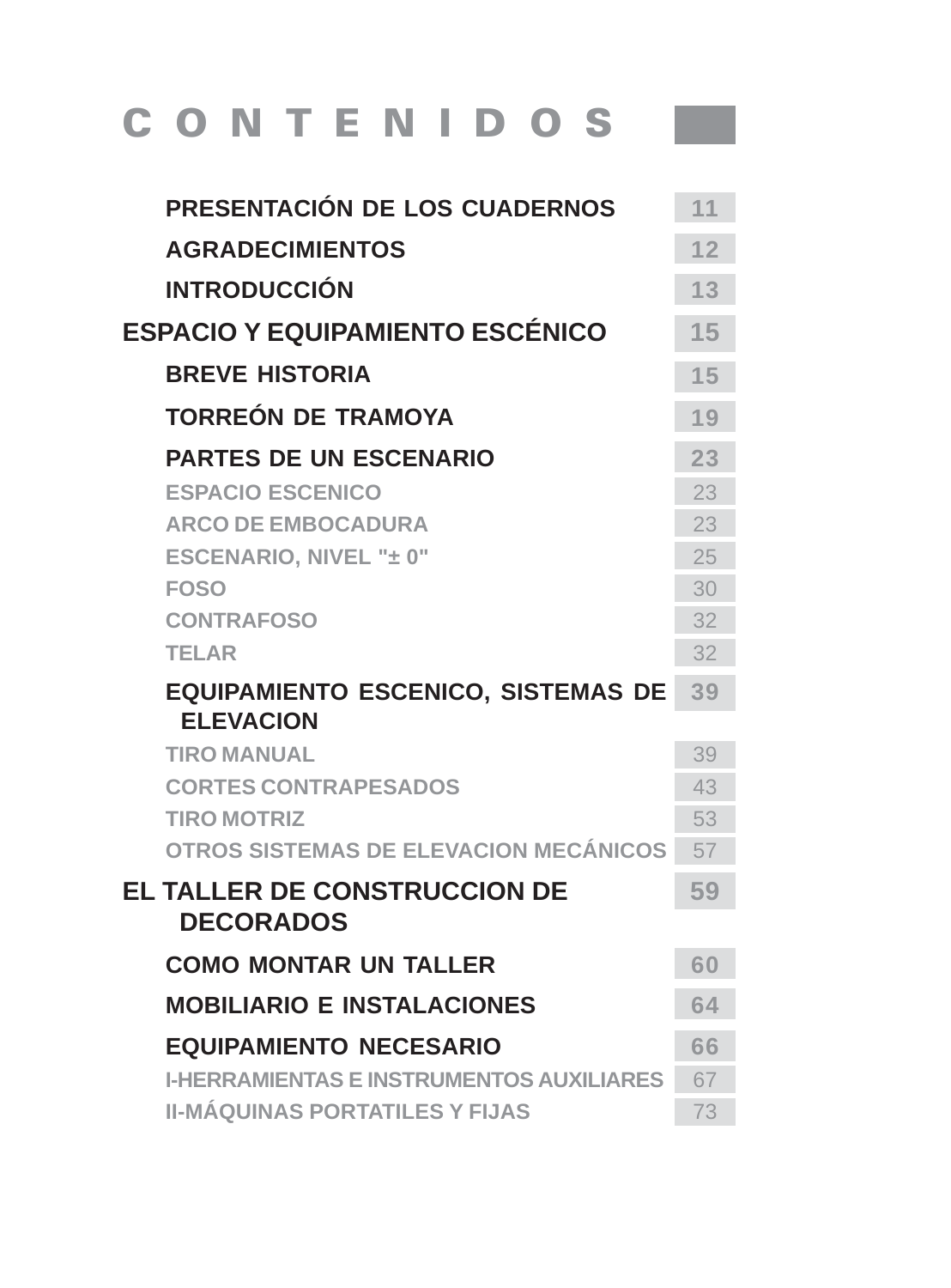| <b>MATERIALES</b>                                                        | 77  |
|--------------------------------------------------------------------------|-----|
| <b>HERRAJES</b>                                                          | 77  |
| <b>MADERAS</b>                                                           | 83  |
| <b>METALES</b>                                                           | 85  |
| <b>PLASTICOS</b>                                                         | 85  |
| <b>CONSTRUCCION DE DECORADOS.</b><br><b>TECNICAS DE REALIZACIÓN</b>      | 87  |
| EL DECORADO Y LA ESCENOGRAFÍA                                            | 87  |
| <b>TRABAJOS PRELIMINARES A LA CONSTRUCCION</b>                           | 89  |
| ESTUDIO DEL DISEÑO ESCENOGRÁFICO PARA SU<br><b>CONSTRUCCIÓN</b>          | 89  |
| <b>DESGLOSE EN PIEZAS DEL DECORADO</b>                                   | 90  |
| <b>BOCETOS Y DIBUJOS CONSTRUCTIVOS</b><br><b>SELECCIÓN DE MATERIALES</b> | 91  |
| <b>REALIZACIÓN DE PLANOS TÉCNICOS DE</b><br><b>CONSTRUCCIÓN</b>          | 92  |
| <b>LISTADO DE MATERIALES POR PIEZAS, COMPRAS</b>                         | 94  |
| <b>PRESUPUESTO</b>                                                       | 94  |
| TECNICAS DE REALIZACIÓN. TIPOS Y<br><b>CARACTERISTICAS</b>               | 95  |
| <b>DECORADO ARMADO</b>                                                   | 95  |
| <b>DECORADO CORPÓREO</b>                                                 | 95  |
| <b>CÓMO CONSTRUIR</b>                                                    | 113 |
| <b>TRAZAR Y CORTAR</b>                                                   | 115 |
| <b>ARMAR</b>                                                             | 119 |
| <b>MONTAR</b>                                                            | 122 |
| <b>ACABADOS Y TEXTURAS</b>                                               | 131 |